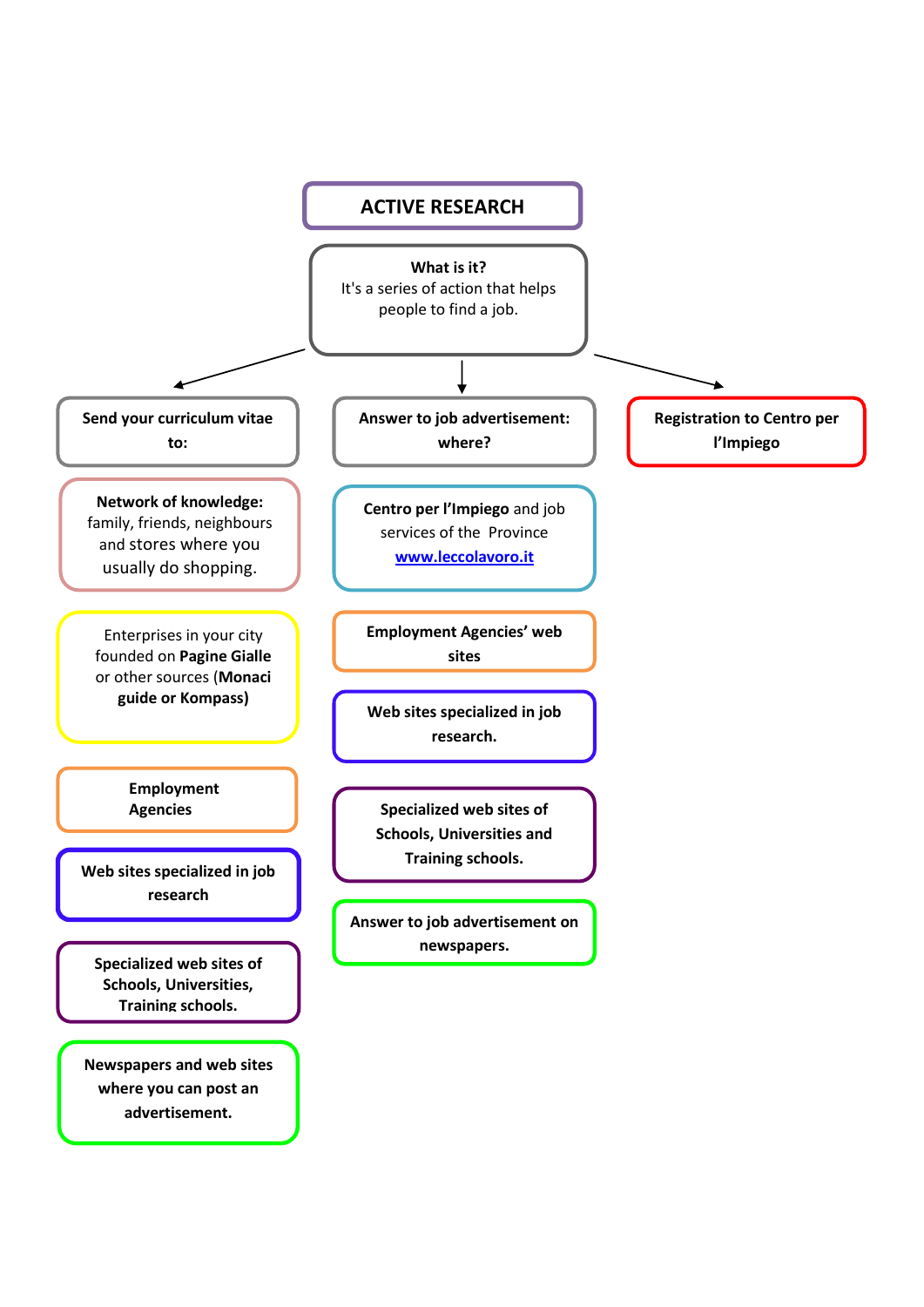# **CENTRO PER L'IMPIEGO**

### **What is it?**

It's a center where unemployed can certify their unemployment and their immediate availability to work.

# **Who concern?**

Unemployed people who lives or have residence in Lecco Province.

### **Documents you have to present to enroll**

- ID card
- tax code
- Residence Permit (for extra EU citizens)
- your last employment contract if you just finished a job experience
- letter of dismissal only for unemployed people fired by the enterprise because of staff reduction or activity cessation.

# **Where to register**

- **Lecco - Corso Matteotti, 3/b - tel. 0341/29583-531-582**
- **Merate - Via Statale, 11 - tel.0341/295704-700**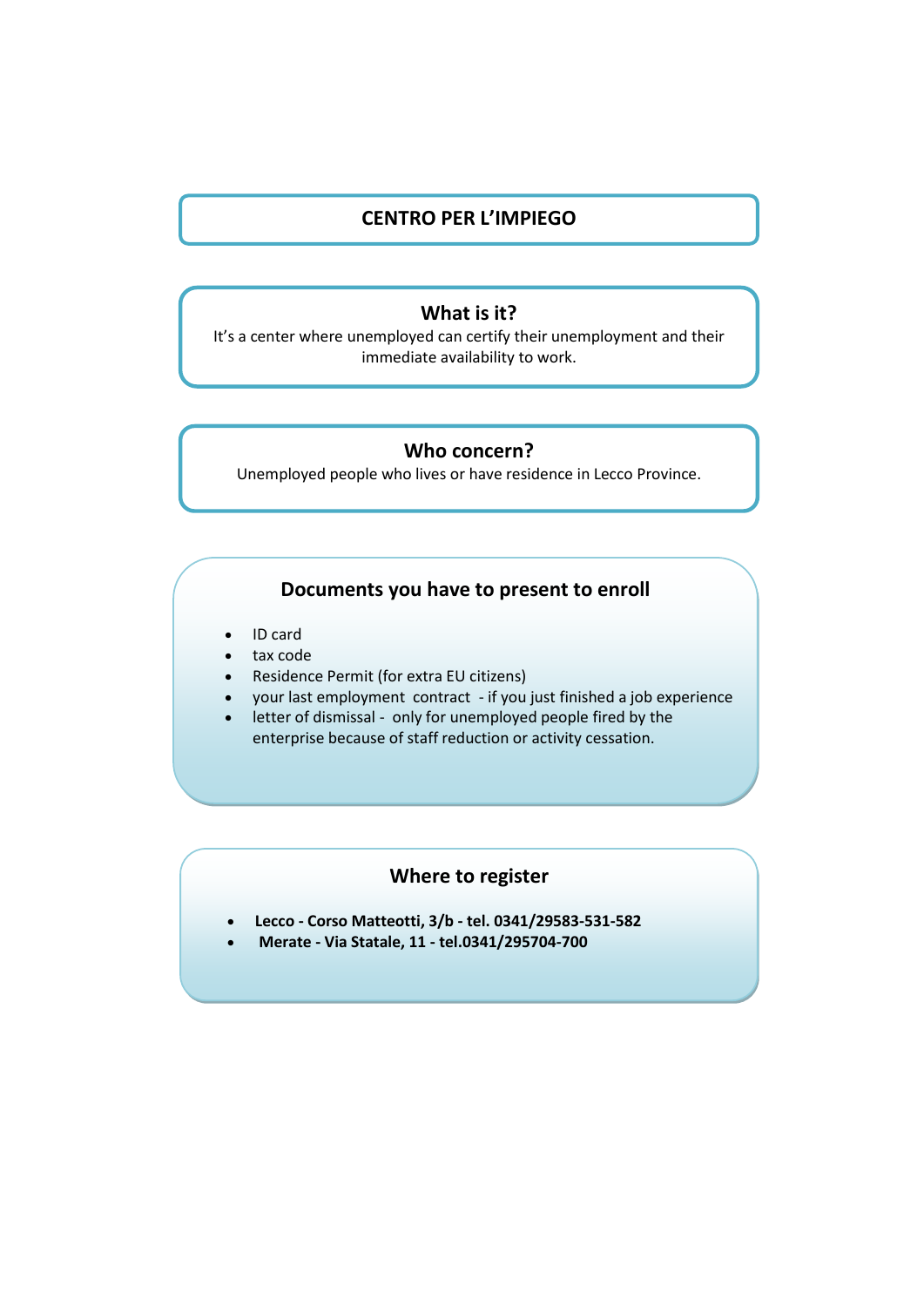# **LECCO LAVORO**

## **What is it?**

It's the Lecco district employment agency's web site. It's one of the common way to find a job in Lecco area. It post job advertisements sort by seriousness and reliability. The advertisements don't concern only Lecco district. Advertisements are constantly update.

# **Advertisements are sort by:**

#### **Vocational qualification:**

- with high specialization that need a degree;
- that need an high school qualification;
- in amministrative and account field;

-in commerciale field, in hotel business, in catering and other business (services?);

- to workers conduttori di impianti(???) and specialized workers;
- for those(?) is not required a specified qualification;
- that not belong to any other category.

#### **Source:**

- Job agency;
- Local newspapers (La Provincia, Il Giornale di Lecco, Il Giornale di Merate….);
- Agencies which looking for agents or self employed worker;
- Advertisements sent to Lecco Lavoro from the companies;

# **How to answer**

- **Advertisements found on newspapers**: follow the advertisement information (phone or send and e-mail);
- **Job Agencies Advertisements:** Call or go to the agency;
- **Per gli annunci interni o diretti**:
	- 1. Enter the site and click on "autocandidatura"
	- 2. Fill the form
	- 3. Add your CV

Provincial administration will send your CV to the agency that will call you if interested.

**Visit the site once a week.**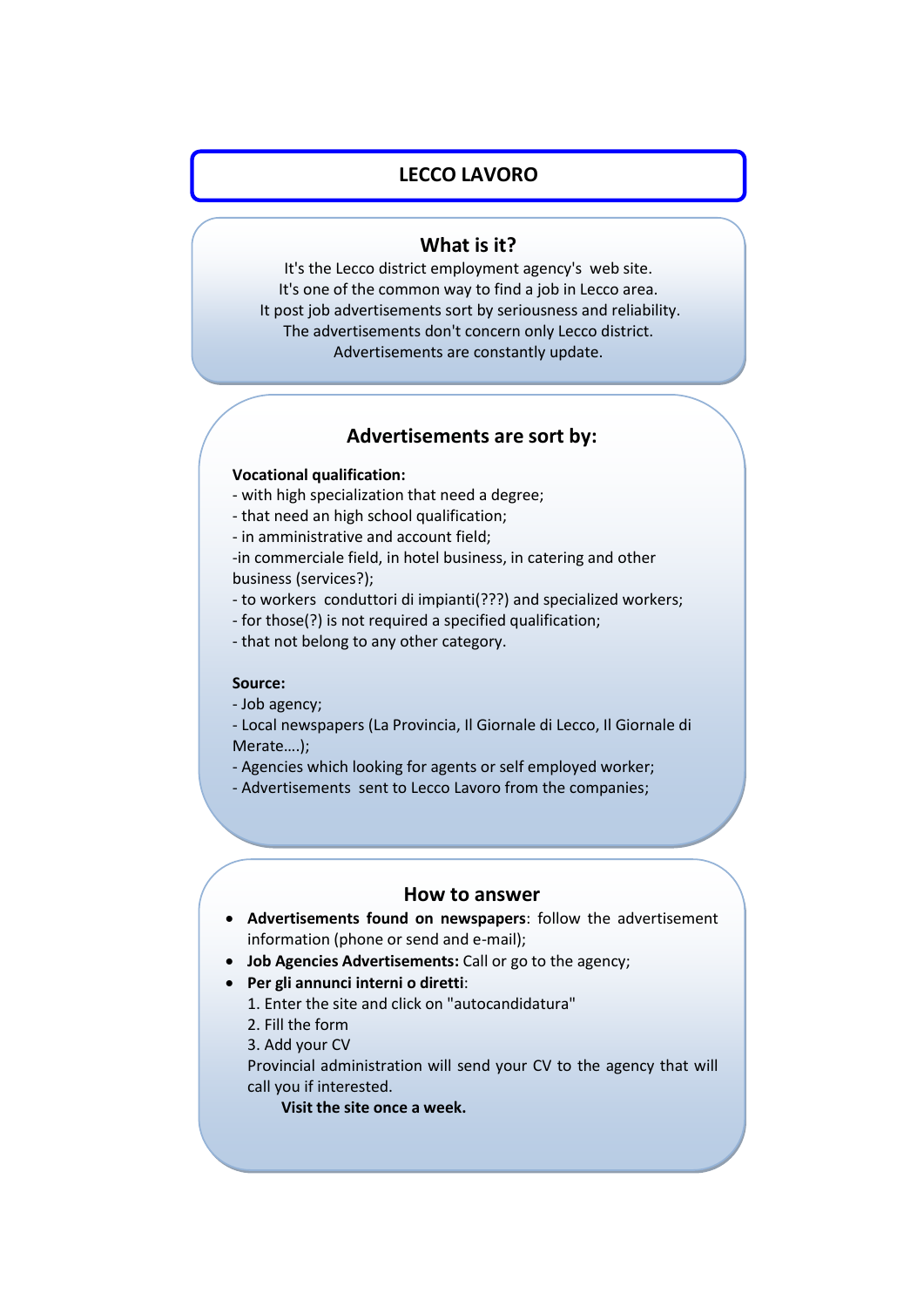# **Research on Pagine gialle**

- Go on **www.paginegialle.it** or search on **Pagine Gialle Guide**
- Identify the kind of companies you would like to work to: what kind of business they belong?
- Find the kind of business and look the companies list set in Lecco district.
- Choose which District area are you more interested in
- Write the name and the address of the companies you have found
- ❖ Send your CV
- If the company have a web site or an email address, send your CV via mail for the attention of the Human Resources Manager.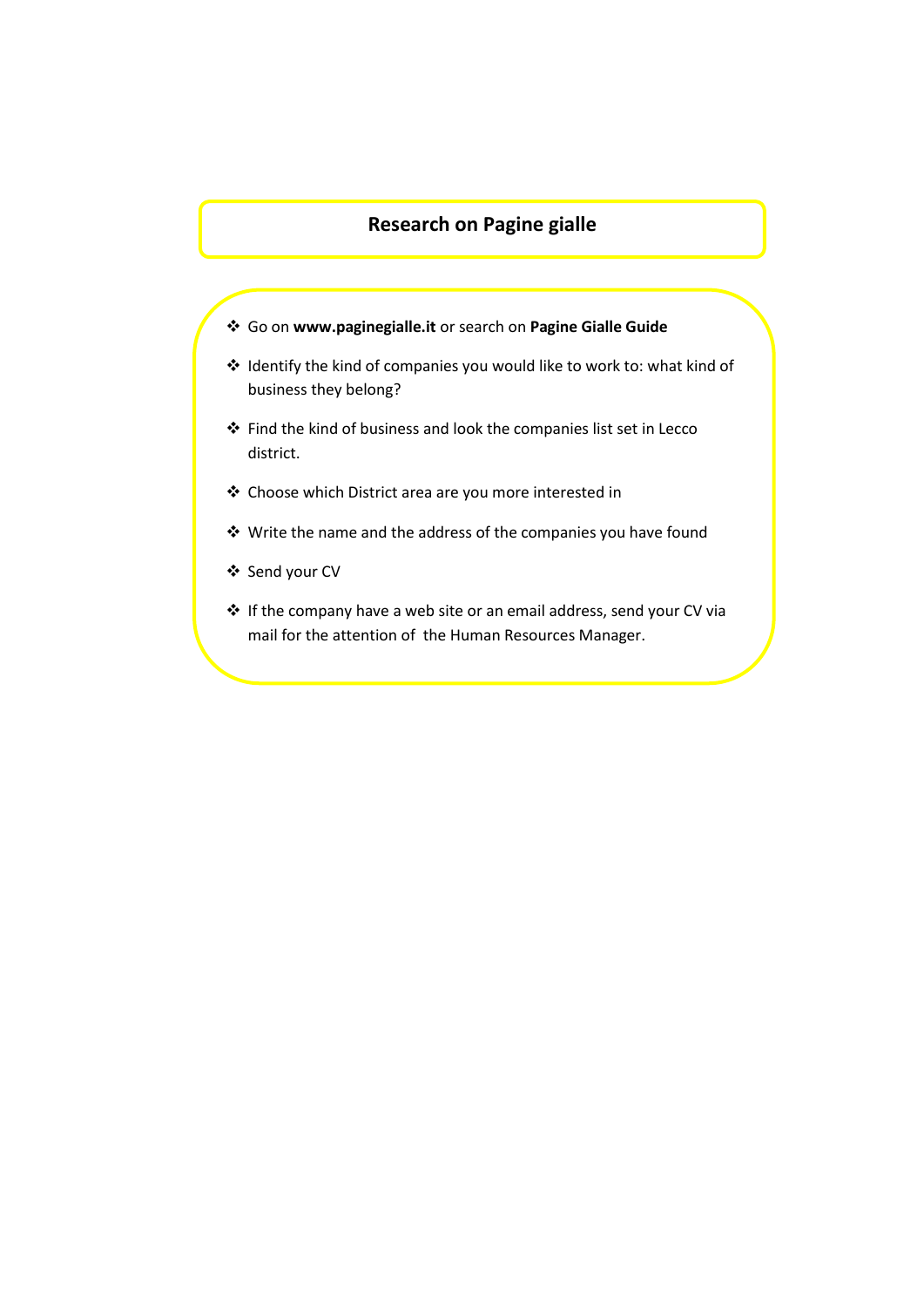# **Guides Research: Monaci o Kompass**

### **What are they:**

They are Data Bases of Italian companies and from all over the world that contains a complete companies list sort by their kind of business.

## **How to work**

# Go on the web sites [www.guidamonaci.it](http://www.guidamonaci.it/) e <http://it.kompass.com/>

- select the kind of business
- select the district and the town
- Add services and products
- Select your geographical area from the drop-down menu
- Select the kind of research on product/services
- Click on "Find" and will appear the product and services list that satisfy your standard
- click on the product/services you're interested in and will you found a company's list
- click on the company you like to see the information file.

In either cases at the end of all send your CV(via mail, via e-mail or personally)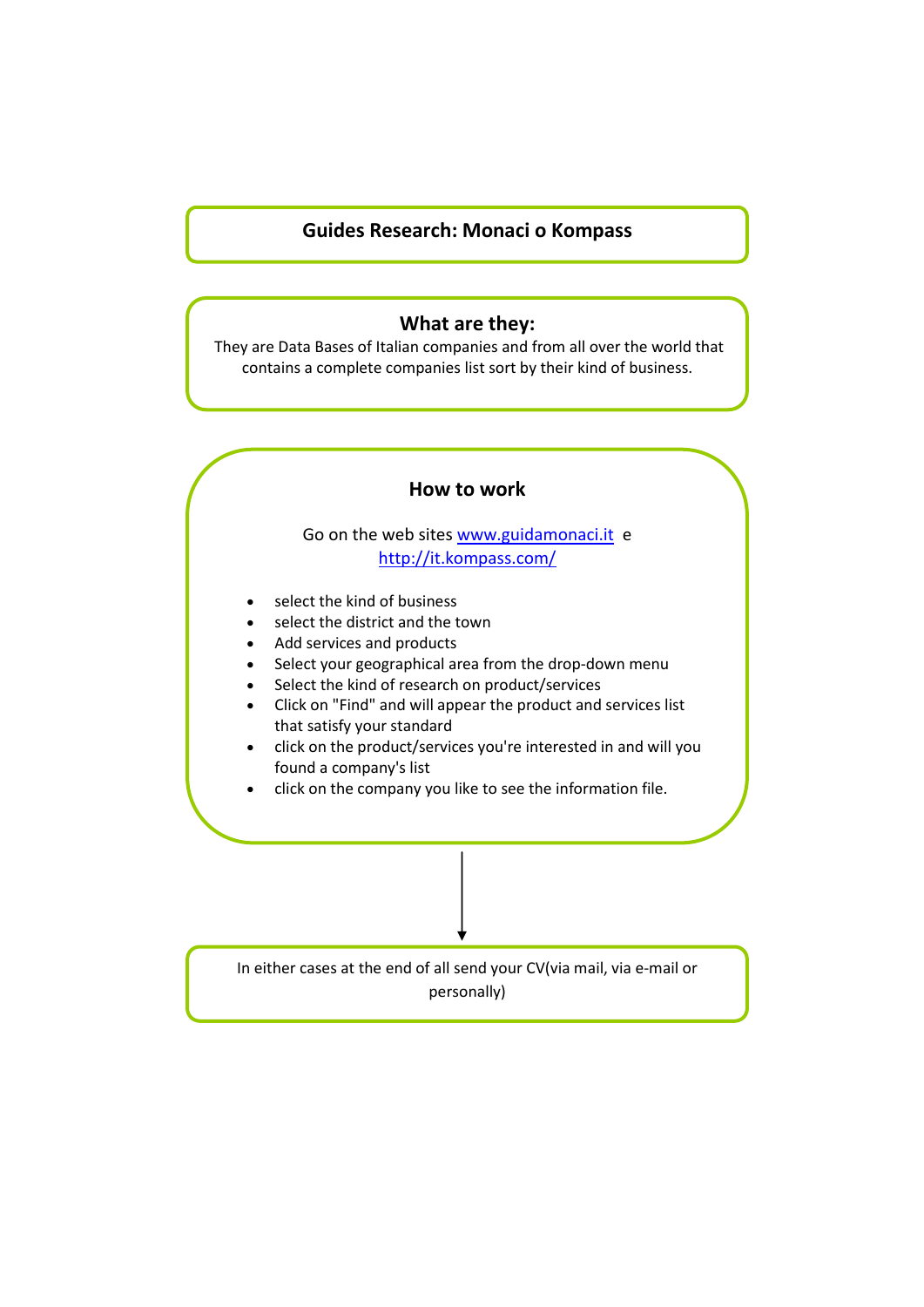# **Job Agencies**

### **What are they?**

Job Agencies, or Temporary Work Agencies, are private companies with an authorization to provide job.

# **How to use them to find a job**

#### **Put in spontaneously**

- \* Read the list of Agencies sit in Lecco district.
- \* Choose the agencies near to your town or where you wanna find job.
- $\div$  Fix an appointment or go to the agency
- **Fare un colloquio** con un dipendente dell'Agenzia e lasciare il mio cv o compilare quello da loro proposto: in questo colloquio racconto le mie esperienze e per quali lavori sono disponibile

#### **Answer the advertisements**

- ❖ on newspapers
- on the web site leccolavoro.it
- ❖ on their own site

#### **Find job advertisement consulting agencies' web sites:**

- ❖ visit the web site Cerco Lavoro
	- ❖ write the city, the country or the district (es. Lecco)
	- ❖ write other searching standard

## **How does the agencies work?**

If you will be choose you'll be recruit from the agency (Supply company) but you'll work in a company (Provider company). The agency can enroll you for a determinate or indeterminate period using a staff leasing contract.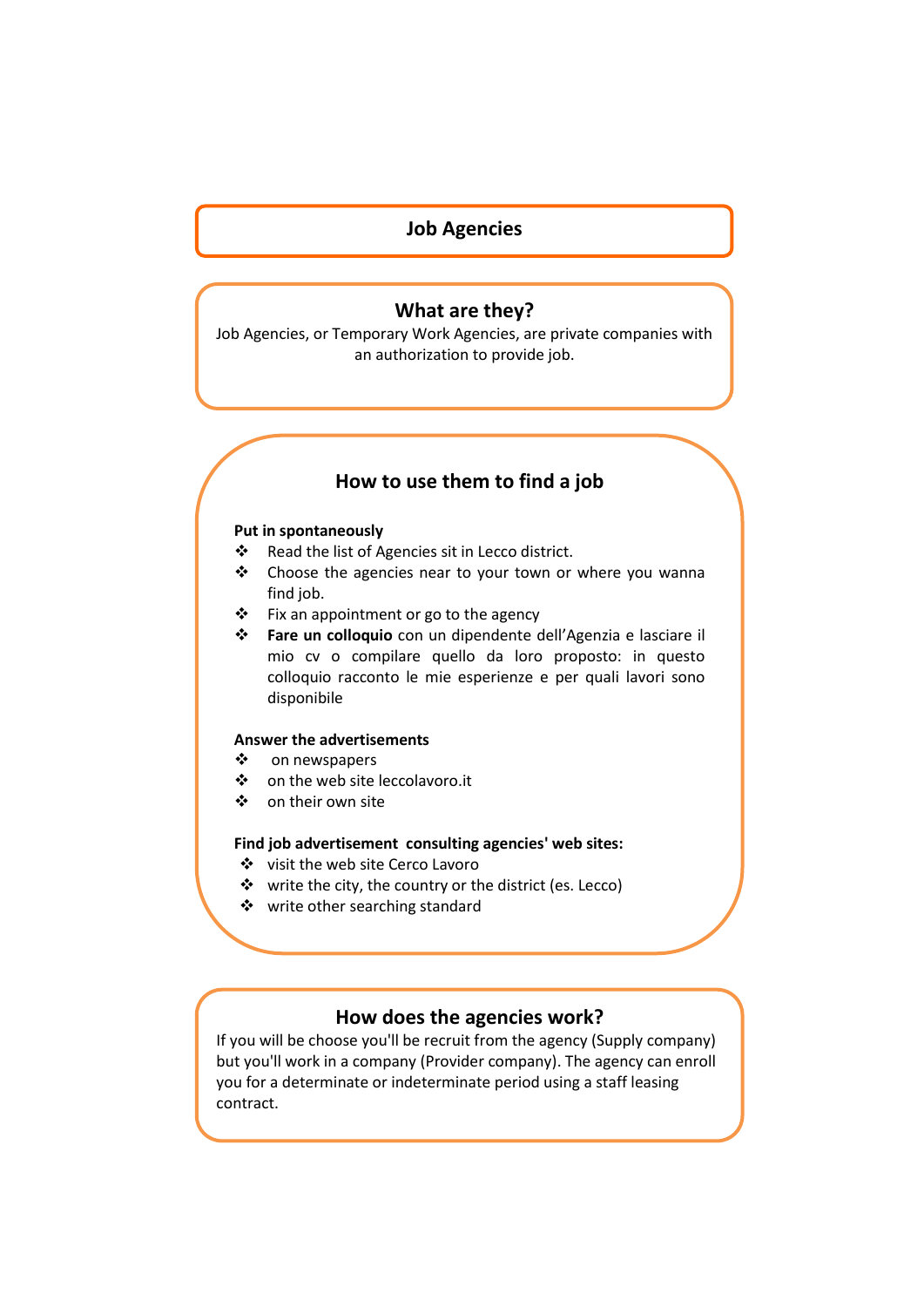# **Press/Newspapers**

## **What are the advertisements?**

The advertisements in a job offer or job request post on newspapers (press?).

## **Where can you find them?**

- $\cdot$  on national daily press, they publish advertisements from all over the country ; they also publish information about master and grant.
- ❖ on local daily press
- $\triangleq$  on specialized magazines, useful if you have a specific qualification.
- ❖ free press.

# **When?**

It's important to know when you can find them in newsstand ,and which one public advertisements.

# **A reliable advertisement contains:**

- Company's name or the kind of business
- Where their office are: it's a very important information.
- What kind of job they offer .
- What kind of skills and requirements the new employee need to have.
- What kind of duty foresees, to better understand the job
- ❖ Some information about how they choose the new employee.

### **BEWARE!:**

- Advertisement with a too general description
- The only reference is a mobile number
- ❖ If they promise a too high budget
- $\div$  If they promise to engage you after a pay course
- $\div$  If they have a pay telephone number (144 or 166)